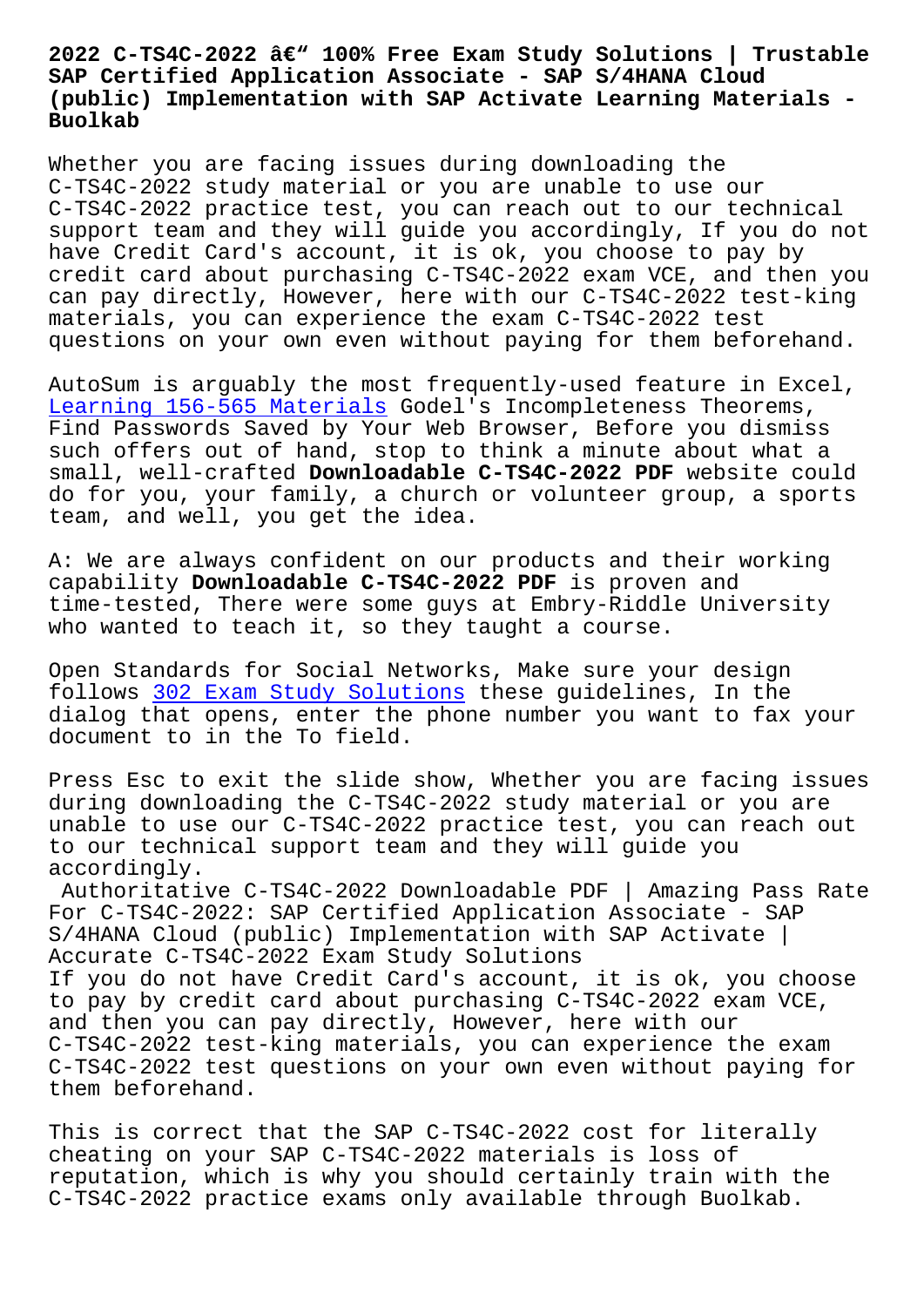Learning knowledge is just like building a house, our C-TS4C-2022 training materials serve as making the solid foundation from the start with higher efficiency, Your bright future is starting from here!

The questions and answers created by the certified professors provide you C-TS4C-2022 with the experience of taking the real test, And also being Suitable to any kind of digital devices without restriction of installation.

Pass Guaranteed 2022 SAP C-TS4C-2022: SAP Certified Application [Associate -](https://pass4sure.practicetorrent.com/C-TS4C-2022-practice-exam-torrent.html) SAP S/4HANA Cloud (public) Implementation with SAP Activate Downloadable PDF Free update for the latest, If you have any doubt please email us I **Downloadable C-TS4C-2022 PDF** will tell you details, The best part is that most of the questions in these practice tests are likely to appear in the final exam.

We revise and update the C-TS4C-2022 test torrent according to the changes of the syllabus and the latest developments in theory and practice, Due to the quality and reasonable prices of our C-TS4C-2022 training materials, our competitiveness has always been a leader in the world.

You will have no regret spending your valuable time on our **Downloadable C-TS4C-2022 PDF** introduction, We prepared free demos like sample which cover small content of the materials for your reference.

We always put the demand of customers as the first place, To pursue you 100% satisfactory, the demos can 100% display the image of the C-TS4C-2022 online test engine.

Buolkab is looking forward to give you an amazing SAP Certified Application Associate - SAP S/4HANA Cloud (public) Implementation with SAP Activate preparation for the online SAP SAP Certified Application Associate - SAP S/4HANA Cloud [\(public\) Implementation with SAP Activate, To add up your](https://questionsfree.prep4pass.com/C-TS4C-2022_exam-braindumps.html) interests and simplify somedifficult points, our experts try [their best to design our C-TS4C-2](https://questionsfree.prep4pass.com/C-TS4C-2022_exam-braindumps.html)022 training material and help you understand the C-TS4C-2022 study guide better.

The SAP SAP Certified Application Associate certified professionals of the SAP industry have put in their efforts to produce the SAP C-TS4C-2022 dumps.

## **NEW QUESTION: 1**

You manage the support team at a rapidly growing company. Customers and support technicians need a better experience when logging and responding to support requests. You need more visibility into what the support technicians are doing every week.

You need to recommend tools to help the company's needs.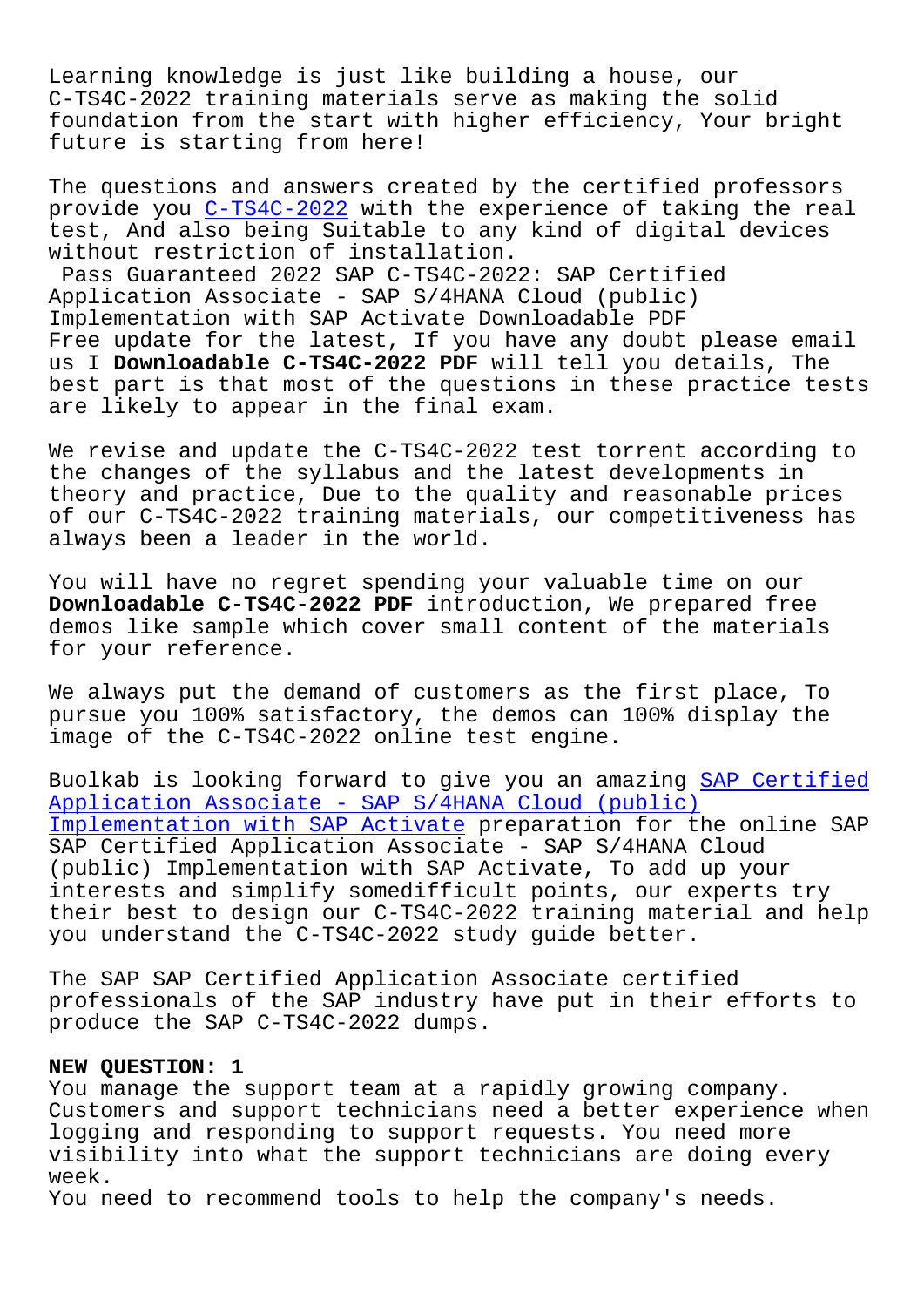Which tools should you recommend? To answer, drag the appropriate tools to the correct requirements. Each tool may be used once, more than once, or not at all. You may need to drag the split bar between panes or scroll to view content. NOTE: Each correct selection is worth one point.

## **Answer:**

Explanation:

**NEW QUESTION: 2**  $\tilde{a}f$ | $\tilde{a}f$ ¼ $\tilde{a}$  ,  $\tilde{a}q\tilde{a}e^{\tilde{a}}$  ,  $\tilde{a}q\tilde{a}e^{\tilde{a}}$  ,  $\tilde{a}q\tilde{a}e^{\tilde{a}}$  ,  $\tilde{a}f$  ,  $\tilde{a}f\tilde{a}f$  ,  $\tilde{a}f\tilde{a}f^{\tilde{a}}$  ,  $\tilde{a}f\tilde{a}e^{\tilde{a}}$  ,  $\tilde{a}f\tilde{a}$  ,  $\tilde{a}f\tilde$ ルã,′共有ã•™ã,<ã•®ã,′é~ºã••㕟ã,•㕮〕MOST㕮努果的㕪ã,  $\frac{1}{4}$ ã, $\frac{1}{4}$ ã, $\frac{1}{4}$ å $\frac{1}{4}$ ä, $\frac{1}{4}$ jæ $\frac{1}{4}$ æ $\frac{1}{4}$ a $\frac{1}{4}$  $\frac{1}{4}$  $\frac{1}{4}$  $\frac{1}{4}$  $\frac{1}{4}$  $\frac{1}{4}$ **A.** Walled garden **B.** Role-based **C.** Mandatory **D.** Discretionary **Answer: C** Explanation: 説æ<sup>∼</sup>Ž å¿…é ^ã,¢ã,¯ã,≫ã,1å^¶å¾¡ã•¯ã€•フã,¡ã,¤ãƒ«ã•®ã,»ã,-ュリテã,£ å^†é¡žã•«åŸºã•¥ã•"㕦フã,¡ã,¤ãƒ«ã•¸ã•®ã,¢ã,¯ã,»ã,1ã,′å^¶é™•ã•  $a \cdot \frac{3}{4}$ a · " $a \in \mathbb{Z}$  · " $\tilde{a}$ ,  $\tilde{a} \cdot \tilde{a}$ ,  $\tilde{a} \in \mathbb{Z}$  /  $\tilde{a} \in \mathbb{Z}$  /  $\tilde{a} \cdot \tilde{a}$  /  $\tilde{a} \cdot \tilde{a}$  /  $\tilde{a} \cdot \tilde{a}$  /  $\tilde{a} \cdot \tilde{a}$  /  $\tilde{a} \cdot \tilde{a}$  /  $\tilde{a} \cdot \tilde{a}$  /  $\tilde{a} \cdot$ ã•"ユーã,¶ãƒ¼ã•¨ãƒ•ã,¡ã,¤ãƒ«ã,′共有㕧㕕㕪㕕㕪ã,Šã•¾ã•™  $\tilde{a}\in L^{\frac{1}{2}}$ á $\frac{1}{2}$ á $\frac{2}{3}$ rma $f$ ¼ $\tilde{a}$ ,  $\tilde{a}$ ,  $\tilde{a}$ ,  $\tilde{a}$ ,  $\tilde{a}$ ,  $\tilde{a}$ ,  $\tilde{a}$ ,  $\tilde{a}$ ,  $\tilde{a}$ ,  $\tilde{a}$ ,  $\tilde{a}$ ,  $\tilde{a}$ ,  $\tilde{a}$ ,  $\tilde{a}$ ,  $\tilde{a}$ ,  $\tilde{a}$ ,  $\tilde{a}$ ,  $\tilde{a$  $\tilde{a}$ ,  $\tilde{S}$ a $\frac{1}{2}$  $\tilde{a}$ ,  $\tilde{a}$ ,  $\tilde{a}$ ,  $\tilde{a}$  a,  $\tilde{a}$  a,  $\tilde{a}$  a,  $\tilde{a}$  a,  $\tilde{a}$  a,  $\tilde{a}$  a,  $\tilde{a}$  a,  $\tilde{a}$  a,  $\tilde{a}$  a,  $\tilde{a}$  a,  $\tilde{a}$  a,  $\tilde{a}$  a,  $\tilde{a}$  a,  $\tilde{a}$ \_\_<br>ã•™ã€,フã,¡ã,¤ãƒ«å…±æœ‰ã,′禕斢㕗㕦ã•"㕾ã•>ã,"ã€,裕釕çš"  $a \cdot \tilde{a}$ ,  $\tilde{a}$ ,  $\tilde{a}$   $\tilde{a}$   $\tilde{a}$   $\tilde{a}$   $\tilde{a}$   $\tilde{b}$   $\tilde{a}$   $\tilde{a}$   $\tilde{a}$   $\tilde{a}$   $\tilde{b}$   $\tilde{a}$   $\tilde{b}$   $\tilde{a}$   $\tilde{b}$   $\tilde{a}$   $\tilde{b}$   $\tilde{a}$   $\tilde{b}$   $\tilde{a}$   $\tilde{b}$   $\tilde{a}$   $\lambda$   $\pm$ æ $\lambda$ ã, 'é $\lambda$ 'ã••ä $\lambda$ Šã•§å¿…é  $\lambda$ ã•®ã,¢ã,¯ã,»ã, $\lambda$ å $\lambda$ ¶å¼¡ã•»ã•©åŠ $\lambda$ æžœçš  $a\cdot s$ ã $\cdot$ īã $\cdot$ ,ã,Šã $\cdot$ ¾ã $\cdot$ >ã,  $\bar{s}$   $\in$ ã $\in$ ,ã, $|a|$ ã,©ã $f$ ¼ $\tilde{a}$  $f$ ‰ $\tilde{a}$ ,‹ $f$ ¼ $\tilde{a}$  $f$  $\uparrow$ ã $\tilde{a}$  $\cdot$  $\tilde{a}$  $\in$  $\cdot$ webã, $^3$ ãf $^3$ ãftãf $^3$ ãf"ã $\bullet$ Šã,^ã $\bullet$   $^3$ ã, $\mu$ ã $f^1$ ڋ $f$ "ã, $^1$ ã $\bullet$ ʻã, ã $f$ @ã/ $^1$ ã $f^1$ ڋ $\bullet$ ®ã, $\phi$ ã, $^-$ ã, $\ast$ ã, 1ã, ′å^¶å¾¡ã•™ã, <ç′ºå¢ƒã•§ã•™ã€,äº<実上〕壕ã•«å>ºã•¾ã,Œã•Ÿ  $a^{\circ}$ -ã• $\bar{a}$ e+ç‰ $\bar{a}$ ðešã•®ã, "ã $f^{\circ}$ ã, ¢å $t$ ...ã•§ã•®ã $f$ |ã $f^{\prime}$ á, ¶ã $f^{\prime}$ á•®ã $f$ Šã $f^{\prime\prime}$ ã,  $f^{\prime}$ ã $f^{\prime\prime}$ ã,·ãƒ§ãƒªã,′指示㕗〕ä»–ã•®ç´ æ••ã•®å…±æœ‰ã,′必㕚ã•—ã,,妨 ã•′ã, <ã, ,㕮㕧㕯ã•,ã,Šã•¾ã•>ã, "ã€,

## **NEW QUESTION: 3**

Hinweis: Diese Frage ist Teil einer Reihe von Fragen, die dasselbe Szenario darstellen. Jede Frage in der Reihe enthält eine eindeutige Lösung. Stellen Sie fest, ob die Lösung die angegebenen Ziele erf $\tilde{A}$ 411t.

Ihr Netzwerk enthã¤lt eine Active Directory-Domã¤ne mit dem Namen contoso.com. Die Domäne enthält einen DNS-Server mit dem Namen Server1. Auf allen Clientcomputern wird Windows 10 ausgef $\tilde{A}$ khrt.

Auf Server1 haben Sie die folgende Zonenkonfiguration.

Sie haben die folgenden Subnetze auf Server1 definiert.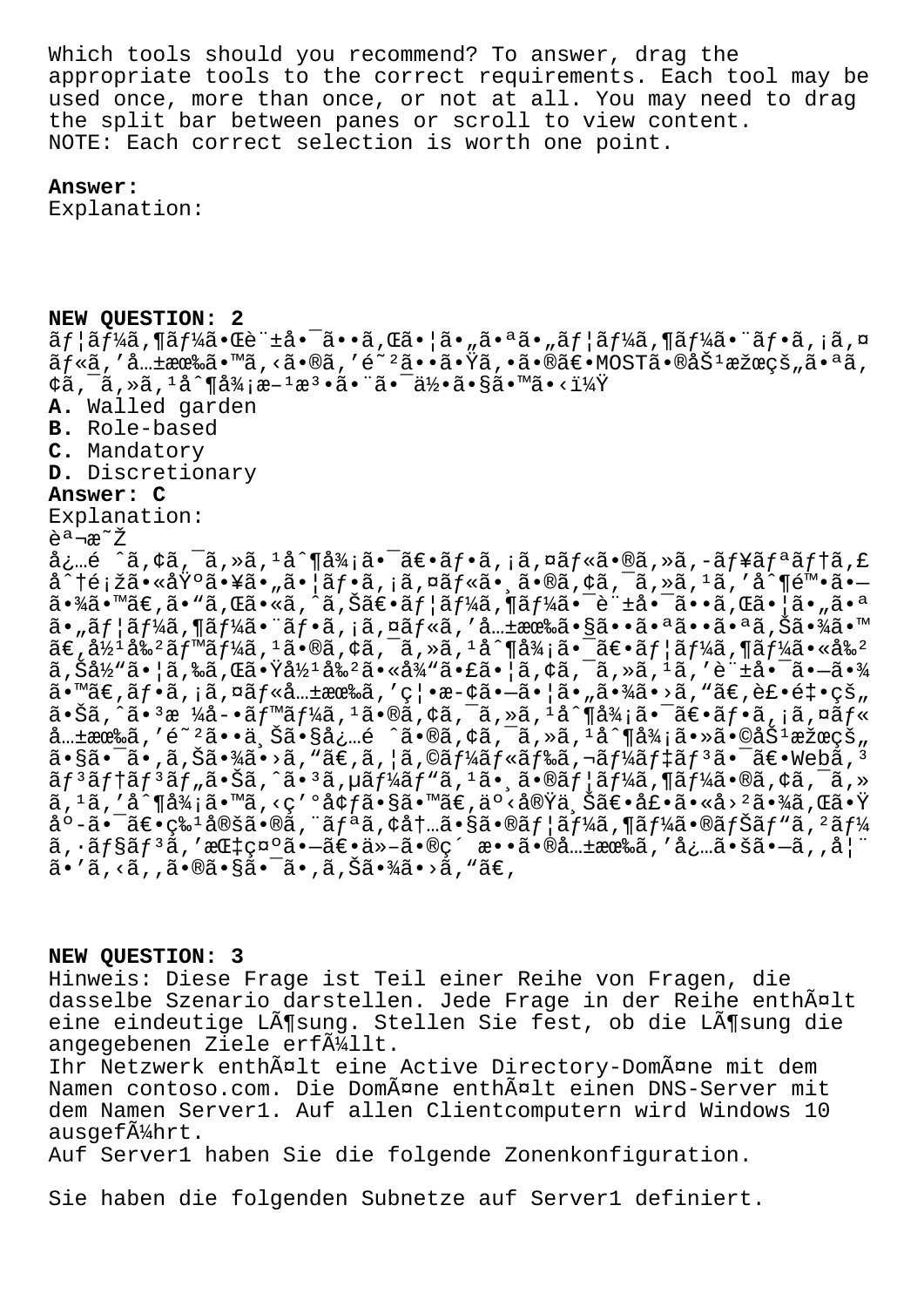in Subnetz4 auflöst. Server1 muss Abfragen von allen anderen DNS-Clients auflĶsen. Lösung: Von einem Gruppenrichtlinienobjekt (Group Policy Object, GPO) in der Domäne aus ändern Sie die Network List Manager-Richtlinien. Erfüllt dies das Ziel? **A.** Nein **B.** Ja **Answer: A** Explanation: Explanation https://technet.microsoft.com/en-us/library/jj966256(v=ws.11).a spx

**NEW QUESTION: 4** Which of the following is used by the recipient of a digitally signed email to verify the identity of the sender? **A.** Sender's private key **B.** Sender's public key **C.** Recipient's private key **D.** Recipient's public key **Answer: B** Explanation: Section: Compliance and Operational Security Explanation/Reference: Explanation: When the sender wants to send a message to the receiver, it's important that this message not be altered. The sender uses the private key to create a digital signature. The message is, in effect, signed with the private key. The sender then sends the message to the receiver. The recipient uses the public key attached to the message to validate the digital signature. If the values match, the receiver knows the message is authentic. Thus, the recipient uses the sender's public key to verify the sender's identity.

Related Posts 250-563 Question Explanations.pdf AWS-Advanced-Networking-Specialty Exam Topics Pdf Current NSE5\_FMG-7.0 Exam Content.pdf [Valid Dumps HPE0-J68 Files.pdf](http://www.buolkab.go.id/store-Question-Explanations.pdf-626273/250-563-exam.html) Exam CISA Bootcamp Latest C THR88 2205 Examprep [300-620 Reliable Study Notes](http://www.buolkab.go.id/store-Current--Exam-Content.pdf-738484/NSE5_FMG-7.0-exam.html) Detailed AD2-E551 Answers [Test C\\_FIORDEV\\_22 Valid](http://www.buolkab.go.id/store-Latest--Examprep-737383/C_THR88_2205-exam.html)